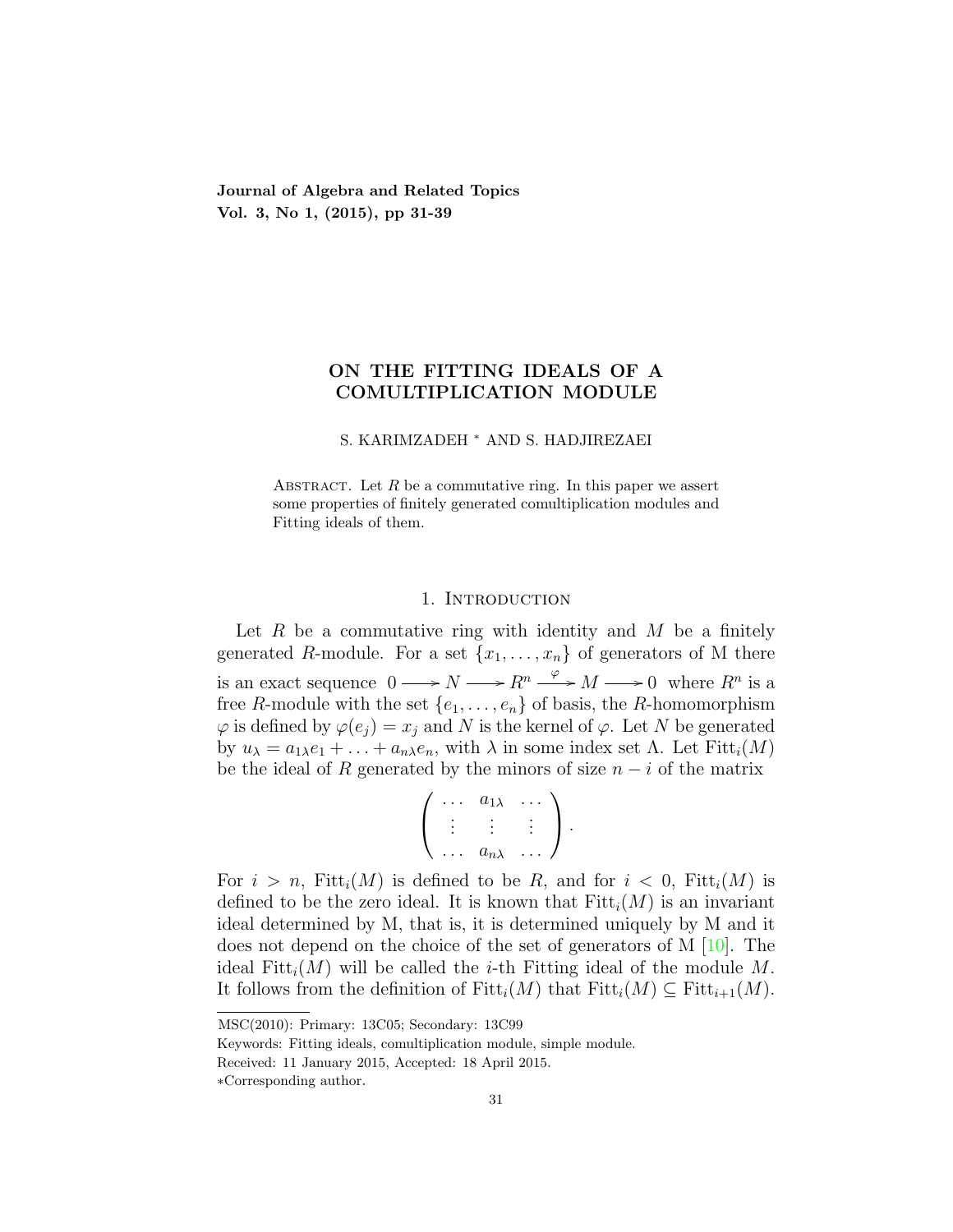Moreover, it is shown that  $Fitt_0(M) \subseteq Ann_R(M)$  and  $(Ann_R(M))^n \subseteq$  $Fitt_0(M)$  (M is generated by n elements) and  $Fitt_i(M)_P = Fitt_i(M_P)$ , for every prime ideal P of R  $[9]$ . The most important Fitting ideal of M is the first of the Fitt<sub>i</sub> $(M)$  that is nonzero. We shall denote this Fitting ideal by  $I(M)$ . Note that if  $I(M)$  contains a nonzerodivisor, then  $I(M_P) = I(M)_P$  for every prime ideal P of R. Fitting ideals are strong tools to identify properties of modules and sometimes to characterize modules. For example Buchsbaum and Eisenbud have shown in [\[8\]](#page-7-2) that for a finitely generated R-module M,  $I(M) = R$  if and only if M is a projective of constant rank module. A lemma of Lipman asserts that if R is a local ring and  $M = R^m/K$  and  $I(M)$  is the  $(m-q)$ th Fitting ideal of M, then  $I(M)$  is a regular principal ideal if and only if K is finitely generated free and  $M/T(M)$  is free of rank  $m - q$  ([\[14\]](#page-7-3)). Finally it is shown in [\[11\]](#page-7-4) that if M is a finitely generated module over a Noetherian local UFD  $(R, P)$ , then  $I(M) = P$  if and only if

1. *M* is isomorphic to  $R^n / <>(a_1, \ldots, a_n)^t >$ , where  $P =$ and  $n$  is a positive integer if  $M$  is torsion free, and

2. M is isomorphic to  $R^n \oplus R/P$ , for some positive integer n if M is not torsionfree.

An R-module M is said to be a comultiplication module if for any submodule N of M there exists an ideal I of R such that  $N = (0 :_M I)$  [\[5\]](#page-7-5). Ansari-Toroghy and Farshadifar have shown in [\[5\]](#page-7-5) that an R-module M is a comultiplication module if and only if for each submodule N of M,  $N = (0 :_M \text{Ann}_R(N))$ . An R-module M satisfies the double annihilator conditions (DAC for short) if for each ideal  $I$  of  $R$ , we have  $I = \text{Ann}_R(0 :_M I)$ . M is said to be a strong comultiplication module if M is a comultiplication R-module which satisfies the double annihilator conditions [\[4\]](#page-7-6).

## 1.1. Comultiplication Module.

**Lemma 1.1.** Let R be an integral domain. If R is a comultiplication R-module, then R is a field.

*Proof.* Let I be a nonzero ideal of R. Since R is a domain,  $Ann_R(I) = 0$ . Since R is a comultiplication R-module,  $I = (0 :_R \text{Ann}_R(I)) = R$ . So R is a field.  $\Box$ 

<span id="page-1-0"></span>**Lemma 1.2.** Let M be a finitely generated comultiplication R-module. If there exists a submodule N of M such that  $Ann_R(N) = Ann_R(M)$ , then  $N = M$ .

*Proof.* [\[3,](#page-7-7) Proposition 3.2]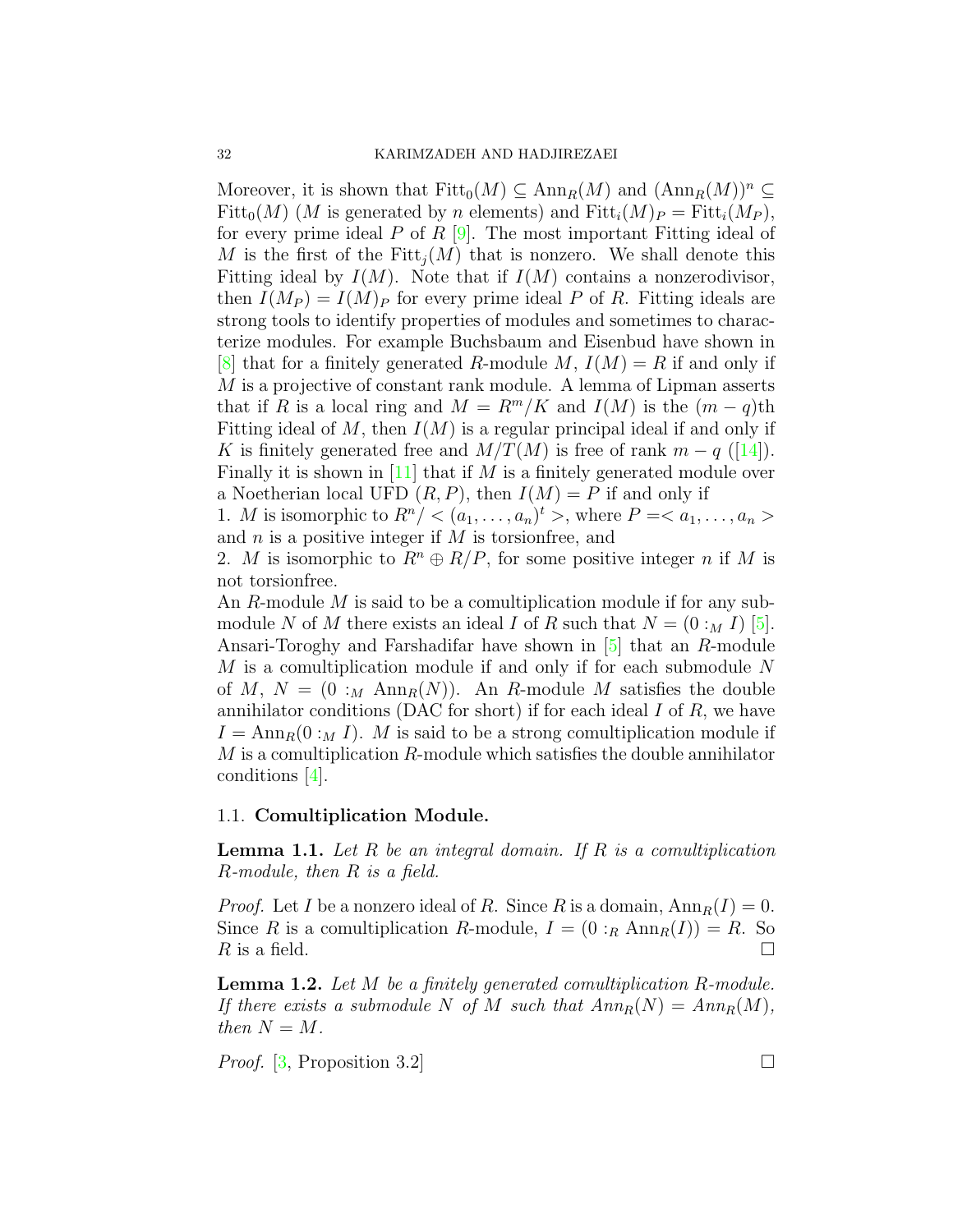<span id="page-2-0"></span>Theorem 1.3. Let M be a finitely generated comultiplication R-module. If R is an integral domain, then  $I(M) = Fitt_0(M)$  or  $M \cong R$ .

*Proof.* Let M be generated by  $\{x_1, \ldots, x_n\}$ . Consider the exact sequence  $0 \longrightarrow N \longrightarrow R^n \stackrel{\varphi}{\longrightarrow} M \longrightarrow 0$ , where  $\varphi(e_j) = x_j$  and  $N =$  $Ker(\varphi)$ . Let  $r_i \in \text{Ann}_R(x_i)$  for  $i = 1, ..., n$ . Consider the matrix

$$
\left[\begin{array}{cccc}r_1 & 0 & \dots & 0 \\0 & r_2 & \dots & 0 \\ \vdots & \vdots & \ddots & \vdots \\0 & \dots & 0 & r_n\end{array}\right]
$$

.

Since each column of this matrix belongs to  $N$ , so we have  $\text{Ann}_R(x_1)...\text{Ann}_R(x_n) \subseteq \text{Fitt}_0(M)$ . If  $\text{Ann}_R(x_1)...\text{Ann}_R(x_n) \neq 0$ , then Fitt<sub>0</sub> $(M) = I(M)$ . If there is an integer i,  $1 \leq i \leq n$ , such that  $\text{Ann}_R(x_i) = 0$ , then  $\text{Ann}_R(M) = \bigcap_{i=1}^n \text{Ann}_R(x_i) = \text{Ann}_R(x_i) = 0$ . Thus by Lemma [1.2,](#page-1-0)  $M = Rx_i \cong R$ .  $\cong R$ .  $\Box$ 

An R-module M is said to be a prime module if  $\text{Ann}_R(N) = \text{Ann}_R(M)$ , for every non-zero submodule N of  $M$  [\[17\]](#page-7-8).

<span id="page-2-2"></span>Proposition 1.4. Let M be a finitely generated comultiplication Rmodule. If M is a prime module, then M is a simple R-module.

*Proof.* [\[3,](#page-7-7) Proposition 3.18]

<span id="page-2-1"></span>Corollary 1.5. Let M be a finitely generated faithful comultiplication R-module. If R is an integral domain, then R is a field and  $M \cong R$ .

*Proof.* [\[3,](#page-7-7) Theorem 3.3]

**Proposition 1.6.** Let M be a finitely generated comultiplication module over an integral domain R. If  $I(M)$  is a prime ideal of R, then M is a simple R-module.

*Proof.* Let  $M = \langle x_1, ..., x_n \rangle$ . By Theorem [1.3,](#page-2-0) we have  $M \cong R$  or  $I(M) = \text{Fitt}_0(M)$ . If  $M \cong R$ , then by Corollary [1.5,](#page-2-1) R is a field and hence M is simple. If  $I(M) = \text{Fitt}_0(M)$ , then as the proof of Theorem [1.3,](#page-2-0) we can conclude that  $\text{Ann}_R(x_1)...\text{Ann}_R(x_n) \subseteq \text{Fitt}_0(M)$ . So there exists some  $x_i$ ,  $1 \leq i \leq n$ , such that  $\text{Ann}_R(x_i) \subseteq \text{Fitt}_0(M)$ . Since  $\text{Ann}_R(x_i) \subseteq \text{Fitt}_0(M) \subseteq \text{Ann}_R(M) \subseteq \text{Ann}_R(x_i), I(M) = \text{Ann}_R(M) =$ Ann $_R(x_i)$ . Thus by Lemma [1.2,](#page-1-0)  $M = Rx_i$ . Let N be a nonzero submodule of M and  $0 \neq n \in N$ . So there exists  $a \in R$  such that  $n = ax_i$ . Suppose that  $r \in \text{Ann}_R(N)$ ,  $0 = rn = rax_i$ . Thus  $ra \in \text{Ann}_R(M)$ . Since  $\text{Ann}_R(M)$  is a prime ideal of  $R, r \in \text{Ann}_R(M)$ or  $a \in \text{Ann}_R(M)$ . Since n is a nonzero element of  $N, r \in \text{Ann}_R(M)$ .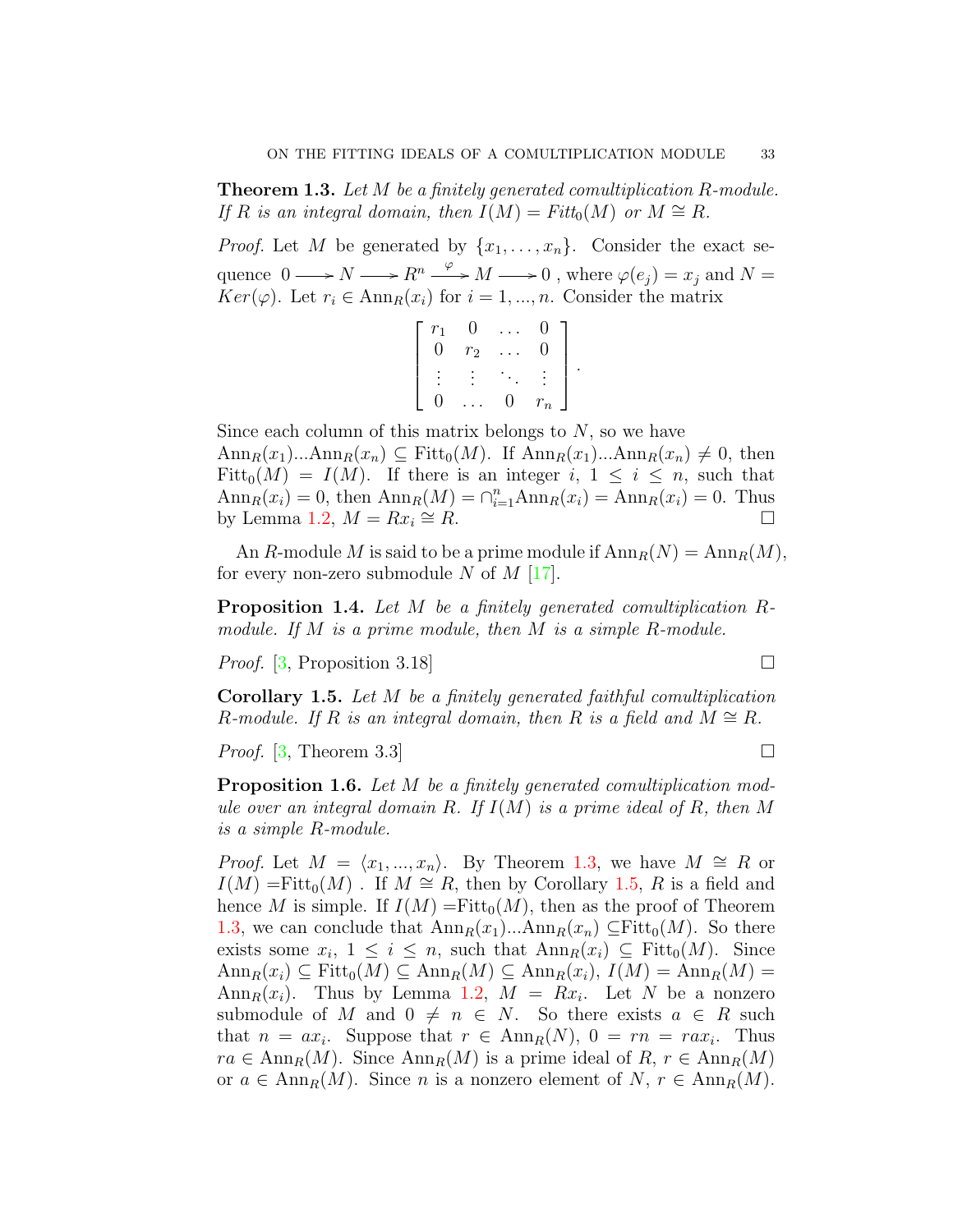Hence  $\text{Ann}_R(N) = \text{Ann}_R(M)$ . So M is a prime module. Therefore by Proposition [1.4,](#page-2-2)  $M$  is simple.

<span id="page-3-0"></span>**Proposition 1.7.** Every finitely generated comultiplication module over a valuation ring is cyclic.

*Proof.* Let  $M = \langle x_1, ..., x_n \rangle$ . Since R is a valuation ring, there exists a positive integer i,  $1 \leq i \leq n$ , such that  $\text{Ann}_R(x_i) \subseteq \text{Ann}_R(x_i)$  for all  $1 \leq j \leq n$ . Hence  $\text{Ann}_R(M) = \text{Ann}_R(x_i)$ . Thus by Lemma [1.2,](#page-1-0)  $M = \langle x_i \rangle.$ 

**Lemma 1.8.** Let M be a finitely generated comultiplication R-module. If R is a Dedekind domain, then M is cyclic.

*Proof.* Let  $M = \langle x_1, ..., x_n \rangle$  and P be a maximal ideal of R. By [\[1,](#page-7-9) Corollary 2.6,  $M_P$  is a comultiplcation module. Since  $R_P$  is a valuation ring, by Proposition [1.7,](#page-3-0)  $M_P$  is a cyclic module. So by [\[6,](#page-7-10) Perposition 5, M is a multiplication module. By [\[1,](#page-7-9) Corollary 2.2],  $R/\text{Ann}_R(M)$ is a semi- local ring. Therefore by [\[6,](#page-7-10) Proposition 4], M is a cyclic.  $\square$ 

**Lemma 1.9.** Let M be a finitely generated comultiplication R-module. If  $M = \langle x_1, ..., x_n \rangle$  and  $\bigcap_{i=1}^n Rx_i = 0$ , then  $Fitt_{n-1}(M) = R$ .

*Proof.* Consider the exact sequence  $0 \longrightarrow N \longrightarrow R^n \stackrel{\varphi}{\longrightarrow} M \longrightarrow 0$ , where  $\varphi(e_i) = x_i$  and  $N = Ker(\varphi)$ . Let  $r_i \in Ann_R(x_i)$  for  $i = 1, ..., n$ . Consider the matrix

| $r_{1}$ |       |   |       |
|---------|-------|---|-------|
| 0       | $r_2$ |   |       |
|         |       |   |       |
| 0       |       | 0 | $r_n$ |

Since each column of this matrix belongs to N, so we have  $\sum_{i=1}^{n} \text{Ann}_{R}(x_i) \subseteq$ Fitt<sub>n−1</sub>(*M*). By [\[1,](#page-7-9) lemma 2.3],  $\Sigma_{i=1}^{n}$ Ann<sub>*R*</sub>( $x_i$ ) = *R*. Thus Fitt<sub>n−1</sub>(*M*) =  $R$ .

<span id="page-3-1"></span>**Lemma 1.10.** Let M be a comultiplication R-module generated by n elements. If M is a decomposable R-module, then  $Fitt_{n-1}(M) = R$ .

*Proof.* Let M be a decomposable R-module. Since M is a finitely generated decomposable module, there exist finitely generated submodules  $N_1, ..., N_k$  of M such that  $M = \bigoplus_{i=1}^k N_i$  and  $N_i = \langle x_{i1}, ..., x_{in_i} \rangle$ , for some elements  $x_i j \in M$ ,  $1 \leq j \leq i_{n_i}, 1 \leq i \leq k$ . By [\[1,](#page-7-9) Lemma 2.3],  $\Sigma_{i=1}^k \text{Ann}_R(N_i) = R$ . So  $M = \langle x_{11}, ..., x_{1n_1}, x_{21}, ..., x_{kn_k} \rangle$ . Put  $n = n_1 + ... + n_k$ . Therefore  $\Sigma_{i,j}$ Ann $_R(x_{ij}) \subseteq$  Fitt<sub>n-1</sub>(M). Since  $\sum_{i=1}^{k} \text{Ann}_{R}(N_{i}) \subseteq \sum_{i,j} \text{Ann}_{R}(x_{ij}), \text{Fitt}_{n-1}(M) = R.$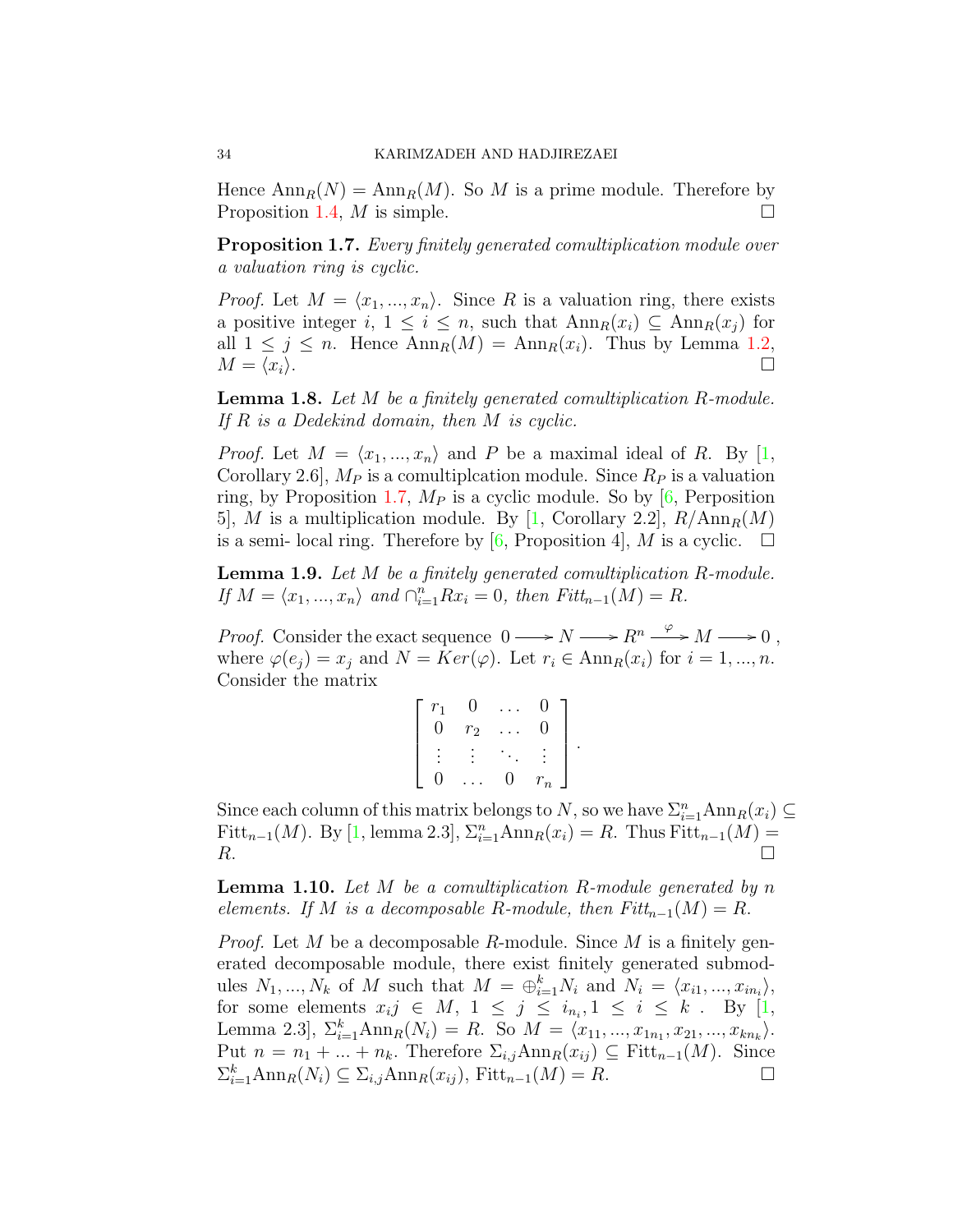Proposition 1.11. Let M be a decomposable comultiplication module. If M is generated by two elements, then  $Fitt_0(M) = Ann_R(M)$ .

*Proof.* By Lemma [1.10,](#page-3-1)  $Fitt_1(M) = R$ . By [\[9,](#page-7-1) Proposition 20.7],  $\text{Ann}_R(M)\text{Fitt}_1(M) \subseteq \text{Fitt}_0(M)$ . So  $\text{Fitt}_0(M) = \text{Ann}_R(M)$ .

**Theorem 1.12.** Let M be a finitely generated R-module. (i) If  $I(M)$  is a prime ideal of R, then  $Ann_R(M) \subseteq I(M)$ . (ii) If  $I(M) = Q_1...Q_n$  such that  $Q_i$  are distinct maximal ideals of R, then  $Ann_R(M) \subseteq I(M)$ .

(iii) If  $Ann_R(M) = Q^n$ , for some maximal ideal Q of R and positive integer n, then  $I(M) = R$  or  $I(M)$  is a Q-primary ideal of R.

*Proof.* Let  $M$  be generated by  $n$  elements.

(i) By [\[9,](#page-7-1) Proposition 20.7],  $(\text{Ann}_R(M))^n \subseteq \text{Fitt}_0(M) \subseteq I(M)$ . So  $\text{Ann}_R(M) \subseteq I(M)$ .

(*ii*) We shall show that  $\text{Ann}_R(M) \subseteq Q_i$ , for all  $i = 1, ..., n$ . Assume that  $\text{Ann}_R(M) \nsubseteq Q_i$ , for some  $i = 1, ..., n$ . So  $\text{Ann}_R(M) + Q_i = R$ . Hence there is a  $q \in Q_i$  such that  $1-q \in Ann_R(M)$ . By [\[9,](#page-7-1) Proposition 20.7],  $(\text{Ann}_R(M))^n \subseteq \text{Fitt}_0(M) \subseteq I(M)$ . So  $(1-q)^n \in I(M) \subseteq Q_i$ . Therefore  $1-q \in Q_i$ , a contradiction. Thus  $\text{Ann}_R(M) \subseteq Q_1 \cap ... \cap Q_n =$  $Q_1...Q_n = I(M).$ 

(iii) By [\[9,](#page-7-1) Proposition 20.7],  $(\text{Ann}_R(M))^m = Q^{nm} \subseteq \text{Fitt}_0(M) \subseteq$  $I(M)$ . So  $Q \subseteq \sqrt{I(M)}$ . Since Q is a maximal ideal of R,  $\sqrt{I(M)} = Q$ or  $\sqrt{I(M)} = R$ . This implies that  $I(M)$  is a primary ideal or  $I(M) =$  $R$ .

Proposition 1.13. Let M be a comultiplication R-module. If M is a decomposable module and  $M = \langle x_1, ..., x_n \rangle$ , then  $(Ann_R(M))^{n-1} \subseteq$  $Fitt_0(M)$ .

*Proof.* By Lemma [1.10,](#page-3-1) Fitt<sub>n−1</sub>( $M$ ) = R. Hence by [\[9,](#page-7-1) Proposition 20.7],  $(\text{Ann}_R(M))^{n-1} \subseteq \text{Fitt}_0(M)$ .

<span id="page-4-0"></span>Theorem 1.14. Let M be a finitely generated comultiplication module. If  $Ann_R(M) = Q_1...Q_n$ , where  $Q_i$ ,  $1 \leq i \leq n$ , are distinct maximal ideals of R, then  $M \cong R/Q_1 \oplus ... \oplus R/Q_n$ .

*Proof.* Assume that  $(0:Q_i) = 0$ , for some  $1 \leq j \leq n$ . By [\[1,](#page-7-9) Lemma 2.1],  $Q_j M = M$ . So  $\Pi_{\substack{i=1 \ i \neq j}}^n Q_i M = \Pi_{i=1}^n Q_i M = 0$ . Hence  $\Pi_{\substack{i=1 \ i \neq j}}^n Q_i \subseteq$ Ann<sub>R</sub> $(M) \subseteq Q_i$  which is a contradiction since  $Q_1, ..., Q_n$  are distinct maximal ideals of R. Therefore by [\[1,](#page-7-9) Lemma 2.1],  $(0:_{M} Q_i)$  is a simple module for all  $i = 1, ..., n$ . Hence for all  $i = 1, ..., n$  there exists  $x_i \in M$ such that  $(0:_{M} Q_{i}) = Rx_{i}$ . We shall show that  $Rx_{j} \cap \sum_{i=1} Rx_{i} = 0$  for all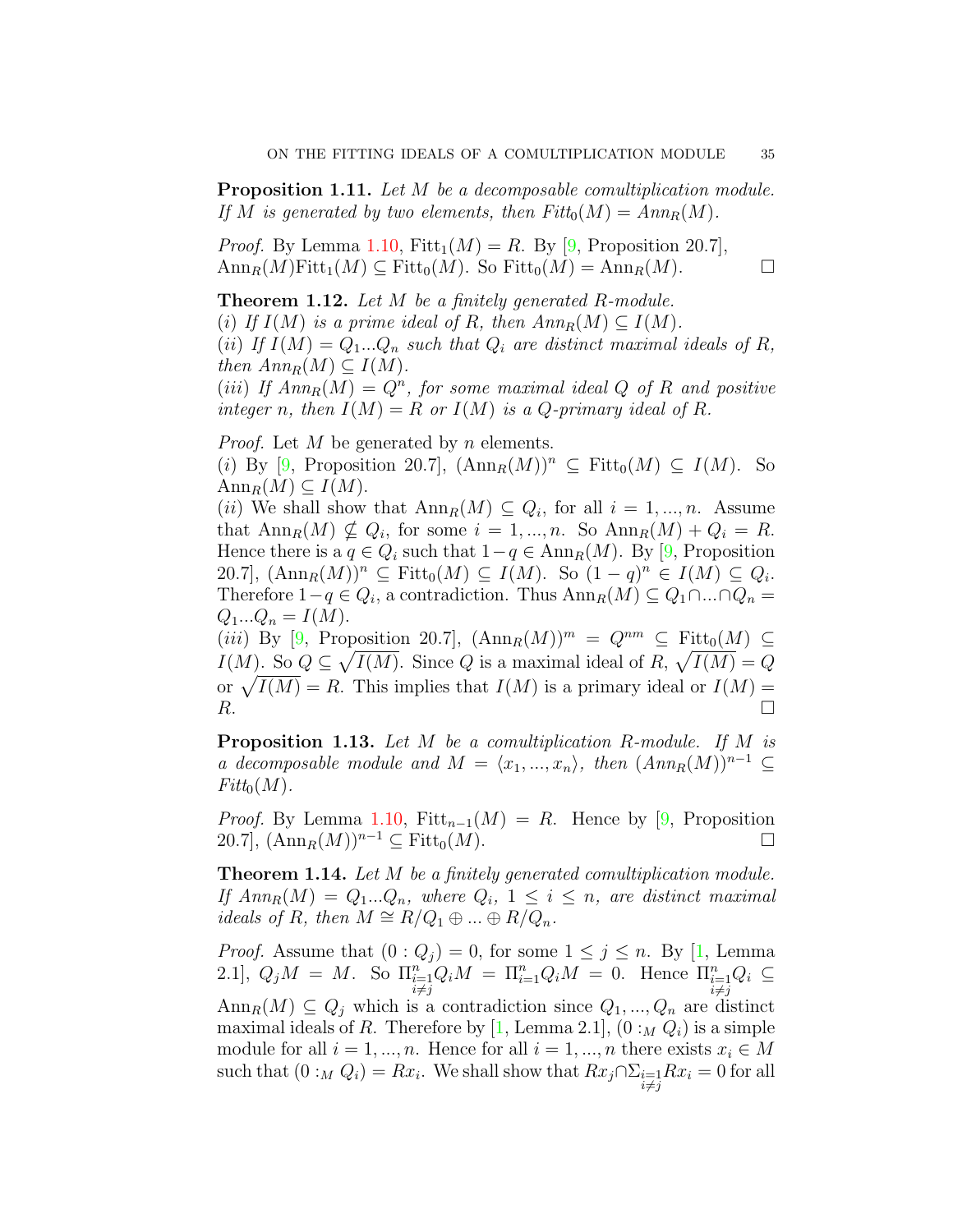$j = 1, ..., n$ . Assume that  $Rx_j \cap \Sigma_{i=1}Rx_i \neq 0$  for some  $j = 1, ..., n$ . Since  $Rx_j$  is simple,  $Rx_j \cap \sum_{\substack{i=1 \ i \neq j}}^{\infty} Rx_i = Rx_j$ . So,  $Rx_j \subseteq \sum_{\substack{i=1 \ i \neq j}}^{\infty} Rx_i$  and hence  $Q_j = \text{Ann}_R(Rx_j) \supseteq \text{Ann}_R(\Sigma_{\substack{i=1 \ i \neq j}} Rx_i) \supseteq \Pi_{i=1}^n Q_i$ . This implies that there exists  $i \neq j$ ,  $1 \leq i \leq n$ , such that  $Q_i = Q_j$  which is a contradiction since  $Q_1, ..., Q_n$  are distinct maximal ideals of R. Therefore  $N = Rx_1 \oplus$ ...  $\oplus Rx_n$  is a submodule of M and  $Ann_R(N) = Ann_R(M)$ . Since M is a comultiplication module, by Lemma [1.2,](#page-1-0)  $N = M$ . Hence  $M =$  $Rx_1 \oplus \ldots \oplus Rx_n \cong R/Q_1 \oplus \ldots \oplus R/Q_n.$ 

Von Neumann regular ring is a ring R such that for every  $a \in R$ there exists an element  $b \in R$  such that  $a = aba$ .

Proposition 1.15. Let M be a finitely generated comultiplication Rmodule. If R is a von Neumann regular ring, then  $I(M) = Q_1...Q_n$ , where  $Q_i$  are maximal ideals of R,  $1 \leq i \leq n$ .

*Proof.* By  $[2, Corollary 1.7], M$  $[2, Corollary 1.7], M$  is a semisimple module. Hence there exist maximal ideals  $Q_1, ..., Q_n$  of R such that  $M \cong R/Q_1 \oplus ... \oplus R/Q_n$ . So  $I(M) = Q_1...Q_n$ .

Theorem 1.16. Let M be a finitely generated comultiplication module. If  $Fitt_0(M) = Q_1...Q_n$ , where  $Q_i$ ,  $1 \leq i \leq n$ , are distinct maximal ideals of R, then M is a semisimple module.

*Proof.* Similar to the proof of Theorem [1.14,](#page-4-0)  $(0 :_M Q_i)$  are simple modules for all  $i = 1, ..., n$  and for all  $1 \leq j \leq n$ ,  $Rx_j \cap \sum_{\substack{i=1 \ i \neq j}} Rx_i = 0$ , where  $Rx_i = (0 :_M Q_i)$  for all  $1 \leq i \leq n$ . Put  $N = Rx_1 \oplus ... \oplus Rx_n$ . We have  $Q_1...Q_n = \text{Fitt}_0(M) \subseteq \text{Ann}_R(M) \subseteq \text{Ann}_R(N) = Q_1...Q_n$ . Thus by Lemma [1.2,](#page-1-0)  $M = N$ .

<span id="page-5-0"></span>**Lemma 1.17.** Let M be a finitely generated module. If  $Ann_R(M) =$  $\langle e \rangle$ , where e is a non-zero idempotent element of R, then  $I(M) =$  $Ann_R(M)$ .

*Proof.* Let  $M = \langle x_1, ..., x_n \rangle$ . By [\[9,](#page-7-1) Proposition 20.7],  $(\text{Ann}_R(M))^n \subseteq$ Fitt<sub>0</sub> $(M)$ . So  $e = e^n \in \text{Fitt}_0(M)$ . Hence  $\text{Fitt}_0(M) = \langle e \rangle$ .

<span id="page-5-1"></span>**Theorem 1.18.** Let M be a finitely generated comultiplicatin module. If there is a submodule N of M such that  $Ann_R(N) = \langle e \rangle$ , where e is an idempotent element of R, then N is a direct summand of M and  $I(M) \subseteq \langle e \rangle$ .

*Proof.* Assume that N is a proper submodule of M and  $\text{Ann}_R(N) = \langle e \rangle$ . Put  $K = \{m \in M : (1 - re)m = 0 \text{ for some } r \in R\}$ . It is clear that K is a submodule of M and  $N \cap K = 0$ . For  $m \in M$  we have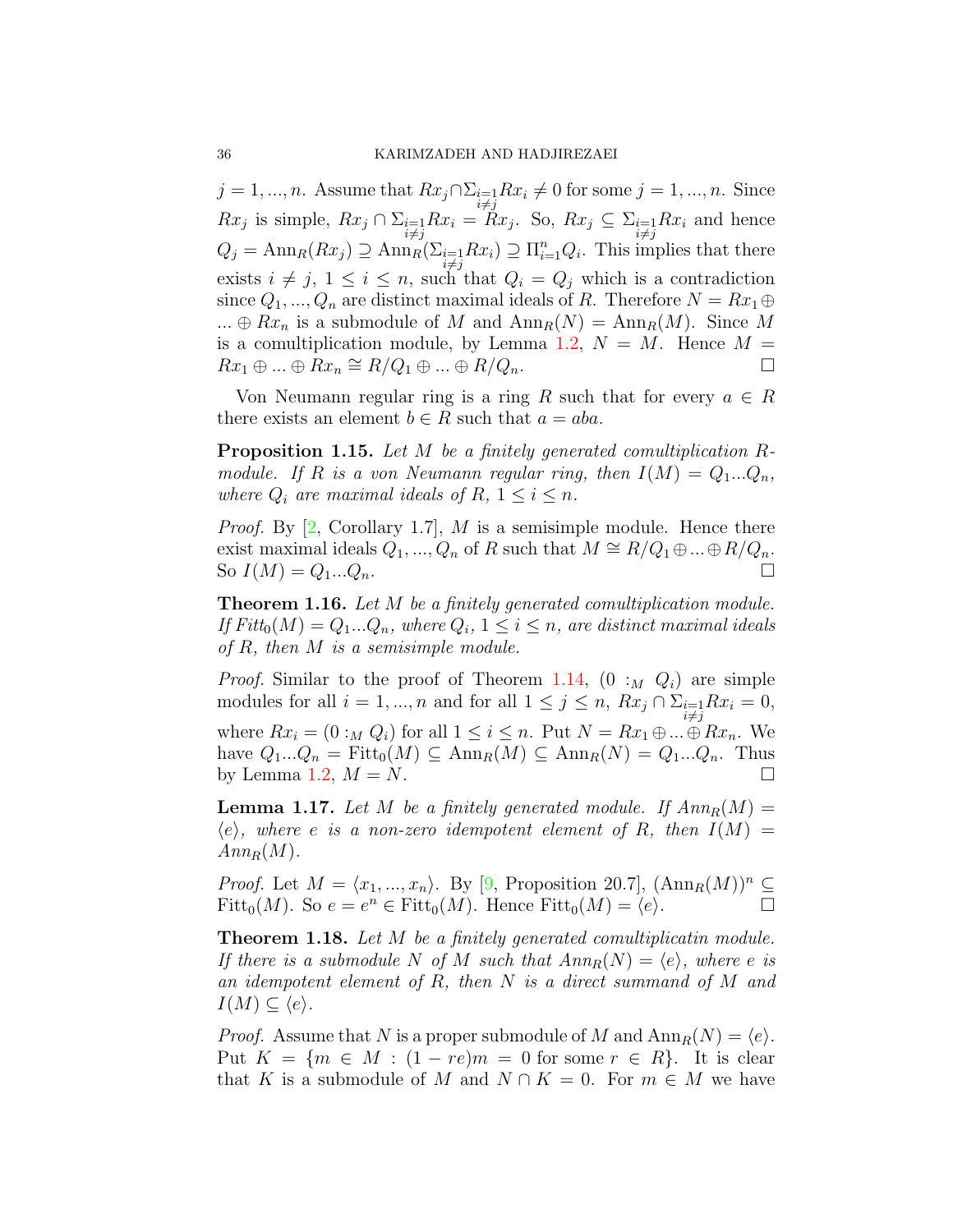$m = (1 - e)m + em$  and  $em \in K$ ,  $(1 - e)m \in N$ . So  $M = N \oplus K$ . By [\[7,](#page-7-12) p.174],  $I(M) = I(N)I(K)$  and by Lemma [1.17,](#page-5-0)  $I(N) = \langle e \rangle$ , so  $I(M) \subseteq \langle e \rangle.$ 

Corollary 1.19. Let M be a finitely generated strong comultiplication R-module. If e is an idempotent element of R, then  $e \in Ann_R(M)$  or  $1-e \in Ann_R(M).$ 

*Proof.* Let e be an idempotent element of R. If  $(0:_{M}e) = M$ , then  $e \in \text{Ann}_R(M)$ . If  $(0 :_M e) = 0$ , then  $(0 :_M 1 - e) = M$ . Hence  $1 - e \in \text{Ann}_R(M)$ . If  $(0 :_M e)$  is neither M nor 0, then by Theorem [1.18,](#page-5-1)  $M = (0 :_M e) ⊕ L$  where  $L = \{m : (1-re)m = 0 \text{ for some } r \in R\}.$ If  $m \in L$ , then there is some  $r \in R$  such that  $m = rem$ . So  $em =$  $r(e)^{2}m = rem = m$ . Hence  $1 - e \in \text{Ann}_{R}(L)$ . Thus  $L \subseteq (0 :_{M} 1 - e)$ . It's clear that  $(0 :_M 1 - e) \subseteq L$ . Since M is a strong comultiplication,  $Ann_R(L) = \langle 1-e \rangle$  and  $Ann_R(0 :_M e) = \langle e \rangle$ . By Theorem [1.18,](#page-5-1)  $I(M) \subseteq$  $\langle e \rangle$  and  $I(M) \subseteq \langle 1 - e \rangle$ . So  $I(M) = 0$  and it's contradiction.

**Proposition 1.20.** Let  $M$  be a finitely generated module over a Prüfer domain R and Q be a maximal ideal of R. Then  $Ann_R(M) = Q^n$ , for some positive integer n if and only if  $Fitt_0(M) = Q^k$ , for some  $k \in \mathbb{N}$ .

*Proof.* Let M be generated by m elements. By  $[9,$  Proposition 20.7],  $Q^{nm} = \text{Ann}_R(M)^m \subseteq \text{Fitt}_0(M)$ . So  $\text{Fitt}_0(M)$  is a Q-primary ideal of R. By [\[13,](#page-7-13) Proposition 6.9], there exists some  $k \in \mathbb{N}$  such that Fitt<sub>0</sub> $(M) = Q^k$ . Hence Fitt<sub>0</sub> $(M) = Q^k$ . Conversely, suppose that  $Fitt_0(M) = Q^k$ , for some  $k \in \mathbb{N}$ . Since  $Q^k = Fitt_0(M) \subseteq \text{Ann}_R(M)$ ,  $\text{Ann}_R(M)$  is a Q-primary ideal of R. Hence By [\[13,](#page-7-13) Proposition 6.9], there exists some  $n \in \mathbb{N}$  such that  $\text{Ann}_R(M) = Q^n$ . .

**Theorem 1.21.** Let M be a finitely generated comultiplicatin module over a Prüfer domain R. If  $Fitt_0(M) = Q^n$ , where Q is a maximal ideal of R and n is a positive integer, then M is cyclic.

*Proof.* Let  $M = \langle x_1, ..., x_n \rangle$ . Since  $Q^n = \text{Fitt}_0(M) \subseteq \text{Ann}_R(M) \subseteq$  $\text{Ann}_R(x_i)$ ,  $\text{Ann}_R(x_i)$  is a Q-primary ideal of R. By [\[13,](#page-7-13) Proposition 6.9], there exist some  $k_i \in \mathbb{N}$ ,  $1 \leq i \leq n$ , such that  $\text{Ann}_R(x_i) = Q^{k_i}$ . Put  $k = \max\{k_1, ..., k_n\}$ . Let  $\text{Ann}_R(x_j) = Q^k$ , for some  $1 \leq j \leq n$ . So  $\text{Ann}_R(x_j) \subseteq \text{Ann}_R(x_i)$  for all  $1 \leq i \leq n$ . Hence  $Rx_i \subseteq Rx_j$ , for all  $1 \leq i \leq n$ . This implies that  $M = Rx_i$ . .

**Theorem 1.22.** Let M be a finitely generated comultiplicatin module. Then  $R/Fitt_0(M)$  is a semilocal ring.

*Proof.* Let M be generated by n elements. By [\[9,](#page-7-1) Proposition 20.7],  $\text{Ann}_R(M)^n \subseteq \text{Fitt}_0(M)$ . If Q is a maximal ideal of R such that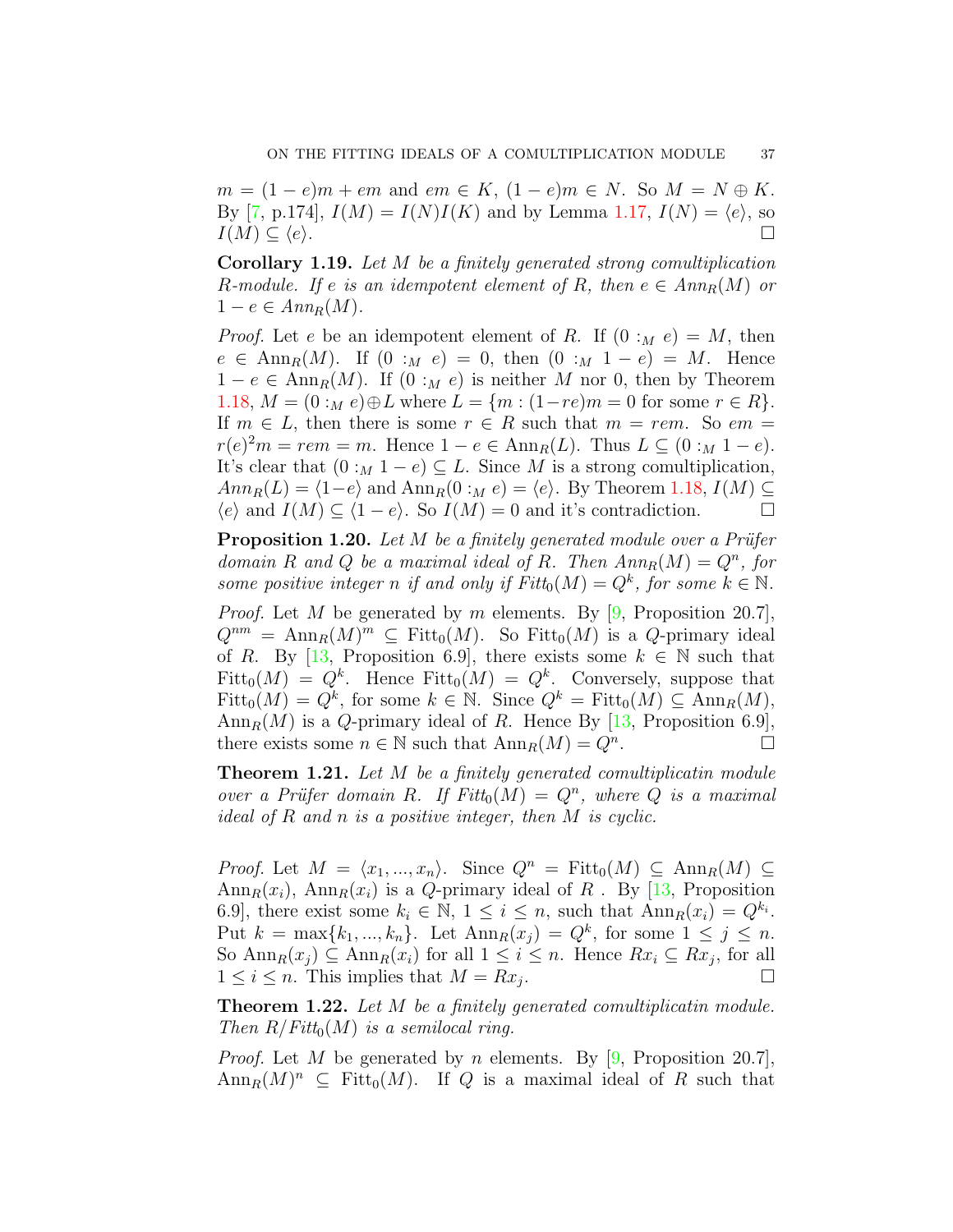$Fitt_0(M) \subseteq Q$ , then  $\text{Ann}_R(M) \subseteq Q$ . Since  $R/\text{Ann}_R(M)$  is a semilocal ring,  $R/Fitt_0(M)$  is a semilocal ring.

Corollary 1.23. Let M be a finitely generated comultiplicatin module. If R is not a semilocal ring, then  $I(M) = Fitt_0(M)$ .

### Acknowledgments

The authors are thankful to the referees for their helpful comments which improved the paper.

#### **REFERENCES**

- <span id="page-7-9"></span>1. Y. Al-Shaniafi and P. F. Smith, Comultiplication modules over commutative rings, J. Commut. Algebra, (1)3 (2011), 1–29.
- <span id="page-7-11"></span>2. Y. Al-Shaniafi and P. F. Smith, Comultiplication modules over commutative rings II, J. Commut. Algebra, (3)4 (2012), 153–174.
- <span id="page-7-7"></span>3. H. Ansari-Toroghy and F. Farshadifar, On multiplication and comultiplication modules , Acta Math. Sci. (2)31B (2011), 694–700.
- <span id="page-7-6"></span>4. H. Ansari-Toroghy and F. Farshadifar, Strong comultiplication modules, CMU. J. Nat. Sci, (1)8 (2009), 105–113.
- <span id="page-7-5"></span>5. H. Ansari-Toroghy and F. Farshadifar, The dual notion of multiplication modules, Taiwanese J. Math., (4)11 (2007), 1189–1201.
- <span id="page-7-10"></span>6. A. Barnard, Multiplication modules, J. Algebra, 71 (1981), 174–178.
- <span id="page-7-12"></span>7. W. C. Brown, Matrices Over Commutative Rings, Pure Appl. Math., vol. 169, Marcel Dekker Inc., New York (1993).
- <span id="page-7-2"></span>8. D. A. Buchsbaum and D. Eisenbud, What makes a complex exact? J. Algebra, 25 (1973), 259–268.
- <span id="page-7-1"></span>9. D. Eisenbud, Commutative Algebra with a View Toward Algebraic Geometry, Springer-verlag, New York 1995.
- <span id="page-7-0"></span>10. H. Fitting, Die Determinantenideale eines Moduls, Jahresbericht d. Deutschen Math.-Vereinigung, 46 (1936), 195–228.
- <span id="page-7-4"></span>11. S. Hadjirezaei and S. Hedayat, On the first nonzero Fitting ideal of a module over a UFD, Comm. Algebra, 41 (2013), 361–366.
- 12. V. Kodiyalam, Integrally closed modules over two-dimensional regular local ring, Trans. Amer. math. soc., (9)347 (1995), 3551–3573.
- <span id="page-7-13"></span>13. M. Larsen and P. J. Mccarthy, Multiplicative Theory of Ideals, Academic press New York and London(1971).
- <span id="page-7-3"></span>14. J.Lipman, On the Jacobian ideal of the module of differentials, Proc. Amer. Math. Soc., 21 (1969), 423–426.
- 15. S. Rajaee, Some results on comultiplication modules, Internat. J. Algebra, 7 (2013), 337–340.
- 16. P. F. Smith, Some remarks on multiplication modules, Arch. Math., 50 (1988), 223–235.
- <span id="page-7-8"></span>17. Y. Tiras and M. Alkan, Prime modules and submodules, Comm. Algebra, 31 (2003), 5253–5261.